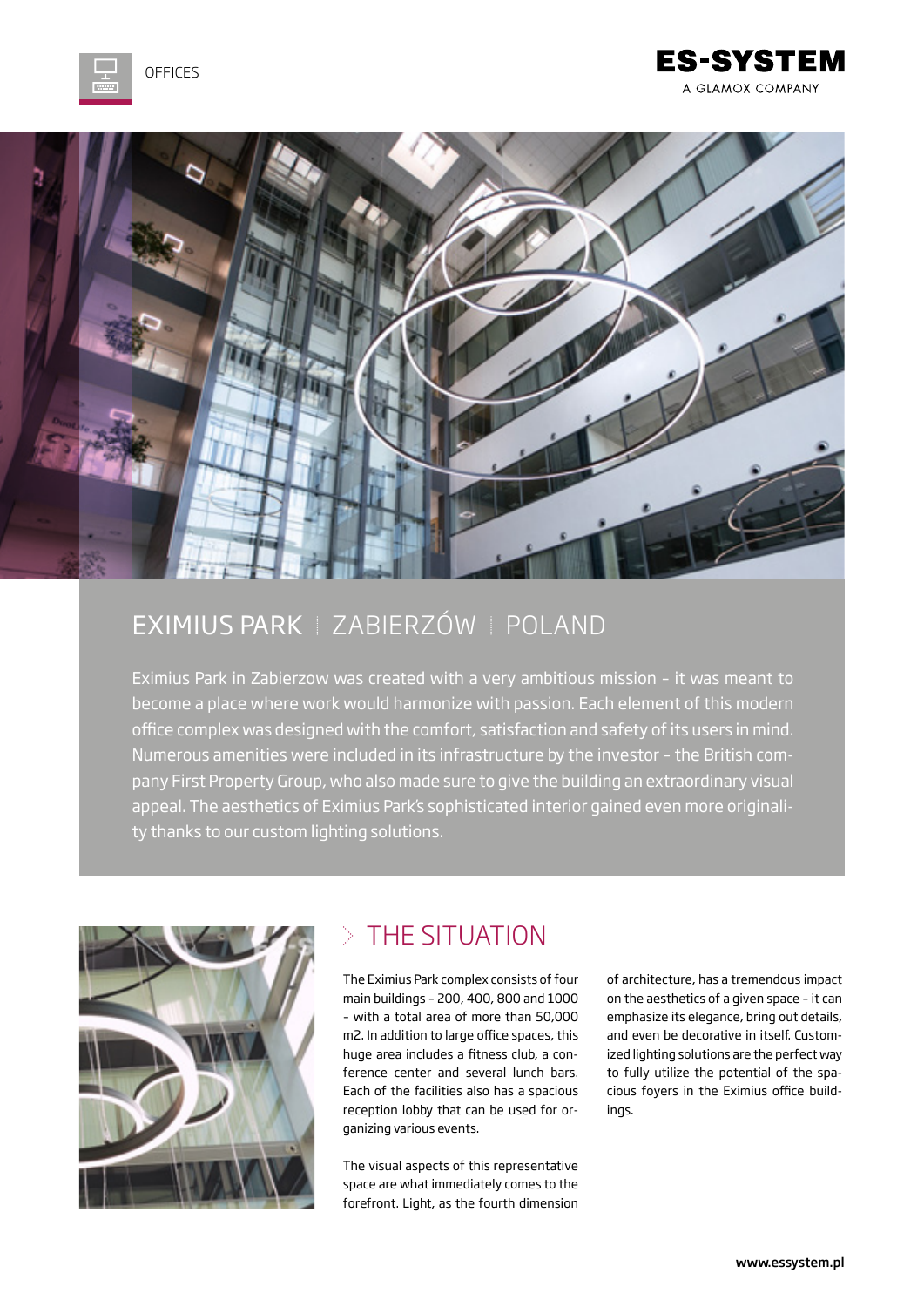

# $>$  THE CHALLENGE

Even the most exquisite décor can lose its allure without the proper lighting. That is why our task was to equip the hallways of the 200 and 1000 buildings at Eximius Park with well thought-out, astonishing lighting. The considerable area of both rooms – more than 300 m2, with a height of 20 meters – made for exceptionally demanding conditions. Above all, the proposed luminaires had to have a striking appearance in the massive space in addition to evenly illuminating it and creating the right atmosphere.

In order to meet all these requirements, we combined our many years of experience and advanced manufacturing technologies with the artistic sense of the specialists from the MOFO Architekci design studio in Warsaw. The unique arrangements we created together using the S6000 FLOW luminaires were a true challenge in terms of lighting parameters, their construction and the installation itself. We additionally had to keep in mind the special

In creating custom lighting projects, efficient communication with the customer and quickly responding to their needs are key conditions for success. The coordinator's involvement and professional advice helped find solutions that best suited the investor's expectations. Cooperation with the architectural design studio resulted in the creation of two extraordinary compositions with the use of specially adapted S6000 FLOW luminaires with eye-catching, sophisticated design.

A spatial lighting arrangement was created in the atrium of building 200 using 15 S6000 FLOW luminaires suspended at 6 different heights on a reinforced support structure with a diameter of 4 meters. Due to the considerable weight of the luminaires, a special winch was installed above the ceiling, making it possible to adjust their height and facilitate maintenance work. Modified CAMELEON MIDI2 luminaires with special elongated tubes provide additional lighting and an extra decorative touch above the reception. A similar, though slightly smaller installation made of 6 S6000 FLOW rings was also installed in the lobby of building 1000.

> Artur Jan Kubacki, Project Coordinator

Ensuring proper lighting parameters was a very important aspect in both buildings. That is why we equipped the installed S6000 luminaires with opalescent diffusers that evenly diffuse the light in addition to inner reflectors that increase the efficiency of the optics. The 4000 K color



suspended at 6 different heights

# $>$  THE PROJECT

### S6000 FLOW 15 LUMINAIRES

requirements of the customer, including providing exceptionally thorough documentation. In addition, the impressive structures in terms of size and complexity had to be adapted to the applicable standards to ensure 100% reliability and safety of use.

> Most importantly, the reception lobbies in buildings 200 and 1000 were adorned with an astounding decoration that attracts attention from a distance. The fantastic composition illuminates the entire space, looks stunning and perfectly highlights the atmosphere of the facility where work can be a real pleasure.



temperature and the excellent color rendering index are what guarantees great visual comfort for everyone who frequents the hallways, while highlighting the elegant interior design.

Another important advantage of this project is the flexibility in the selection of light scenes made possible by the state-of-the-art DALI lighting control. This excellent feature offers complete control over every luminaire and lets the users set up any desired lighting schedules. In addition, motion and dusk sensors make it possible to maintain a constant light intensity during varied operating hours. At night the luminaire brightness is reduced to 20%, bringing electricity consumption down to only 150 W.

*Thanks to the skills and flexibility of the constructors and the production capabilities of the Wilkasy facility, we were able to deliver all of the non-standard elements – from those strengthening the structure, to the unusual slings. We dealt with the challenge of the extraordinarily difficult installation of the luminaires very efficiently. This resulted in a stable, sturdy installation that's completely safe despite its impressive size.*